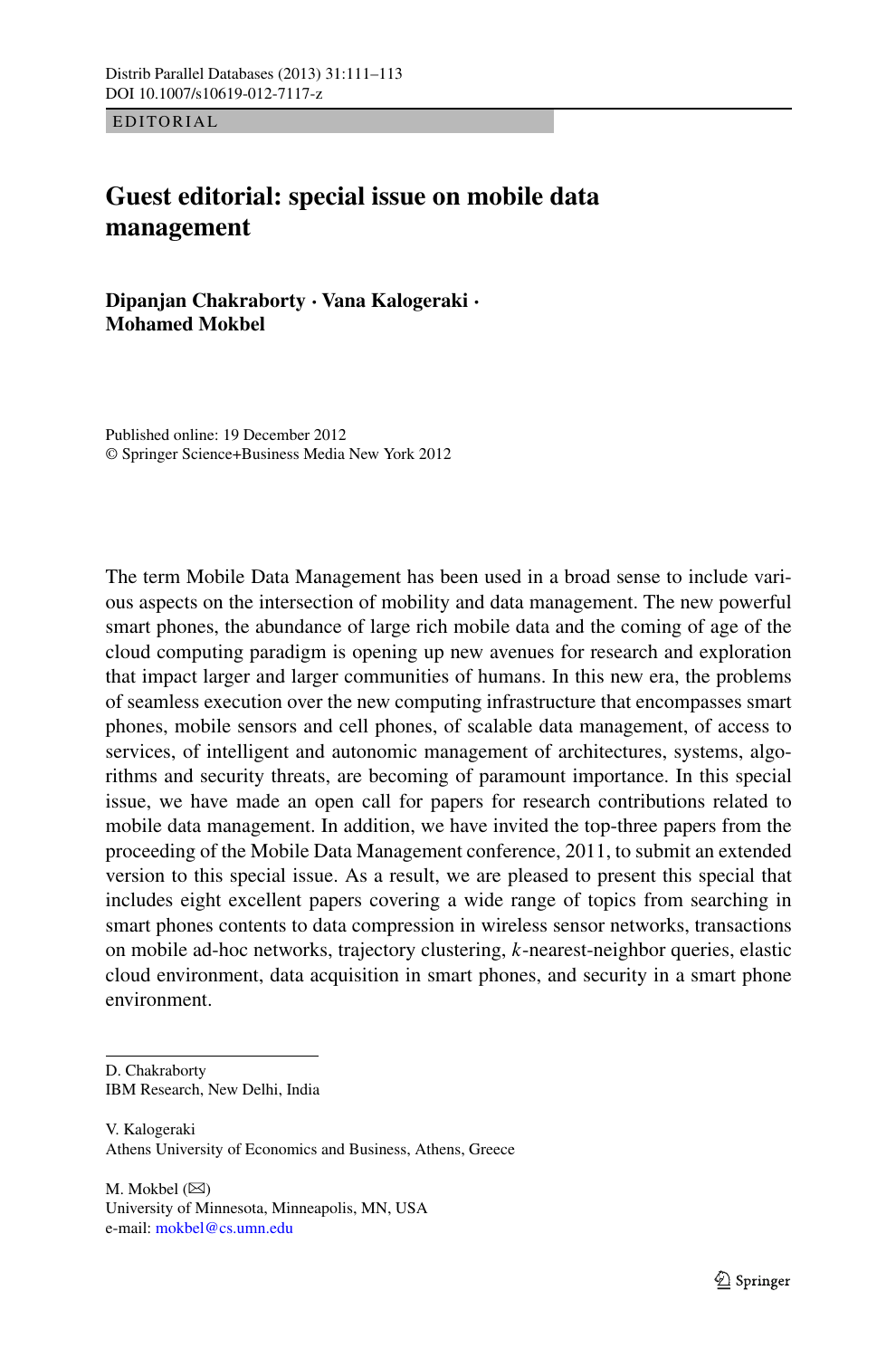The first paper in this issue by Konstantinidis et al., titled "Intelligent Search in Social Communities of Smart phone Users", presents a distributed search architecture, termed SmartOpt, that allows smart-phones users to search over the data of other users in a mobile social network. The main challenge is to allow efficient and effective search by minimizing the search time and at the same time minimize the energy consumption in a pure distributed environment where the data of each user are stored in the local devices. The proposed approach uses multi-objective optimization methods to generate possible routing trees for the query that try to strike a balance between these conflicting objectives.

The second paper by Szalapski and Madria, titled "On Compressing Data in Wireless Sensor Networks For Energy Efficiency and Real Time Delivery", presents a suite of energy-efficient methods, termed TinyPack, for data compression in sensor networks. TinyPack has a high compression ratio that reduce latency, storage, and bandwidth usage further. TinyPack exploits temporal locality and delta compression to provide better bandwidth utilization important in the wireless sensor network, thus reducing latency for real time sensor-based monitoring applications.

The third paper by Xing and Gruenwald, titled "Managing Concurrent Execution of Transactions in Mobile Ad-hoc Network Database Systems: An Energy-Efficient Approach", presents an energy-efficient concurrency control algorithm for Mobile Network Databases. The algorithm is based on dynamically clustering the mobile nodes into groups and electing cluster heads that act as coordinators to commit the distributed transactions.

The fourth paper by Lei et al., titled "QS-STT: QuadSection Clustering and Spatial-Temporal Trajectory Model for Location Prediction", that addresses the problem for location prediction in mobile data services. The paper describes a framework called QuadSection clustering and Spatial-Temporal trajectory model (QS-STT) to capture movement behaviors of objects. The model first uses QuadSection clustering to extract a reasonable and near-optimal set of frequent regions. Then, it uses a spatial-temporal trajectory model that is based on a probabilistic suffix tree to explore the object's movement behavior.

The fifth paper by Zhang et al., titled "SMashQ: Spatial Mashup Framework for k-NN Queries in Time-Dependent Road Networks", presents an algorithm for Nearest Neighbor (NN) querying in a road network where the cost of traveling between two locations may dynamically change according to the current traffic conditions. The paper proposes a method to combine local and static information (e.g., locations of points of interests on a map) with remote and dynamic information (e.g., current travel times between locations). The proposed method includes a set of techniques to minimize the cost of retrieving remote information through pruning irrelevant candidates, grouping nearby data objects, and reusing recently obtained fastest routes.

The sixth paper by Nishimura et al., titled "MD-HBase: Design and Implementation of an Elastic Data Infrastructure for Cloud-scale Location Services", proposes layering a multi-dimensional index over a range-partitioned key-value store. This is achieved using Z-ordering to transform multi-dimensional location information into a one dimensional space. Then, this value is used as a key in the underlying data storage layer.

The seventh paper by Lim et al., titled "Adaptive Data Acquisition Strategies for Energy-Efficient, Smartphone-based, Continuous Processing of Sensor Streams",